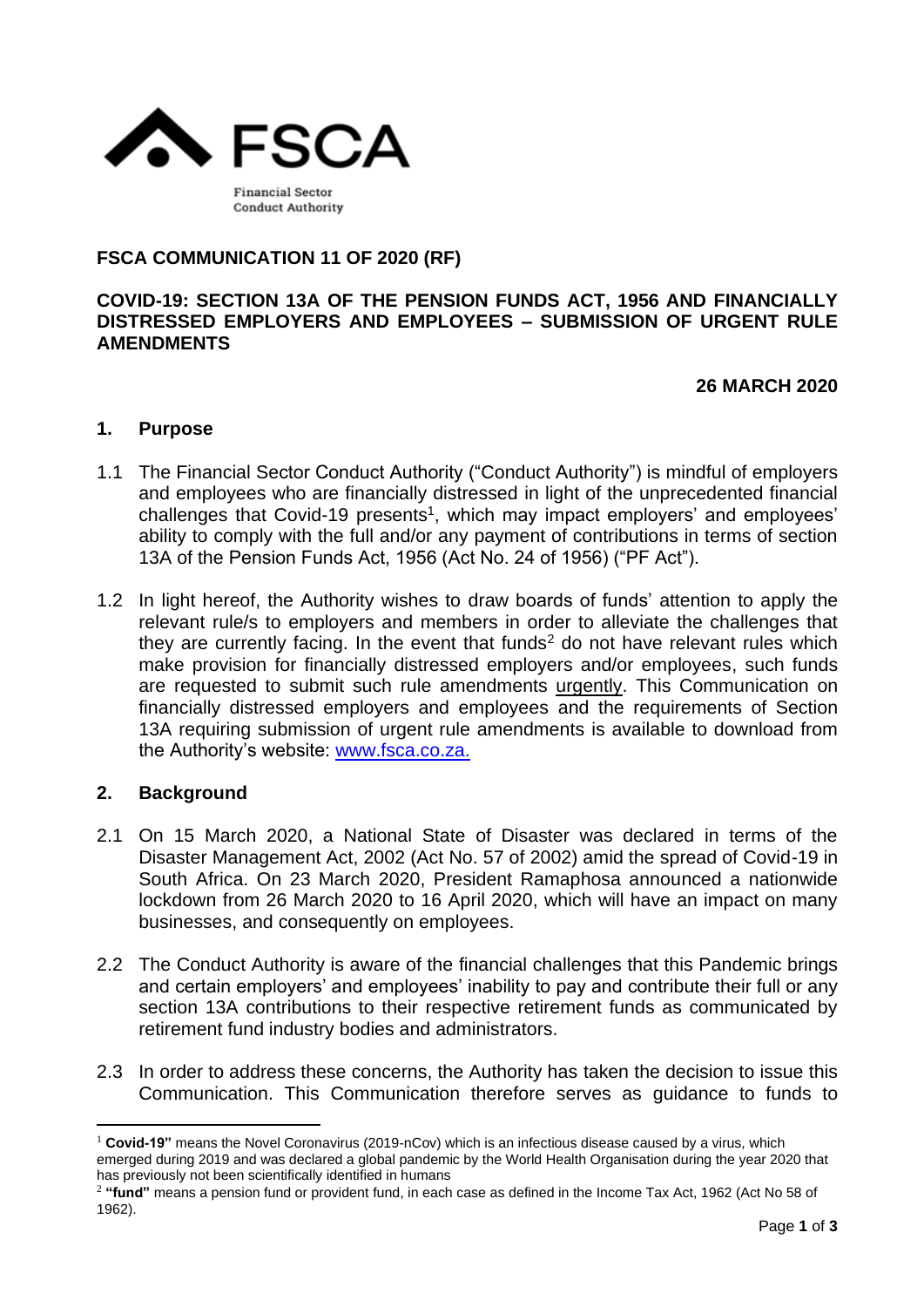assist employers who are unable to pay the full or any contributions on behalf of their employees to their retirement funds pursuant to section 13A of the PF Act.

## **3. Rules**

- 3.1 Section 13A(3) provides that the full contributions payable to the fund in terms of the rules are payable by no later than seven days after the end of the month for which such contributions are due and payable.
- 3.2 Notwithstanding the provisions of section 13A of the Act, which obliges employers participating in funds to pay full contributions in respect of their employees/members of the fund within the stipulated time-frame, most funds have rules which make provision for temporary absence from work (with or without pay) or a break in service (in instances where employees are not working) and/or postponement of contribution payments and/or reduction of pensionable service (in respect of employees who are working reduced hours).
- 3.3 Following formal requests by employers for the suspension or reduction of contributions, the Boards of funds are required to consider such requests and apply the relevant rule/s given the particular circumstances of the employer.
- 3.4 Funds must attempt to ensure that full risk benefit premiums continue to be paid in full in respect of the affected employees/members in order to ensure that the fund risk benefits will continue to be provided.
- 3.5 In the event that funds do not have the rules outlined in paragraph 3.2 above, then funds should urgently submit relevant rule amendments to the Conduct Authority, following engagements with the employer to that effect.
- 3.6 To assist with the efficient registration of the rule, such rule amendment should also specify the effective date based on the agreement between the employer and fund. Given the current circumstances, funds will only receive a letter and an unstamped version of the rule amendment from the Conduct Authority. Funds will receive the stamped version of the rule amendment once business resumes as usual.
- 3.7 Please note that the rule amendments submitted should be limited to the rule amendments delineated above. No other rule amendments are to form part of this rule amendment submission. Such rules are to be submitted to the Conduct Authority as a matter of urgency.
- 3.8 Funds are required to keep a proper record of affected members of the fund, which they will be required to produce upon request by the Conduct Authority.

#### **4. Member Communication**

Funds are required to inform affected members of employers' requests to reduce or suspend contributions, and of proposed rule amendments pursuant thereto within 30 days of receipt of such request/decision.